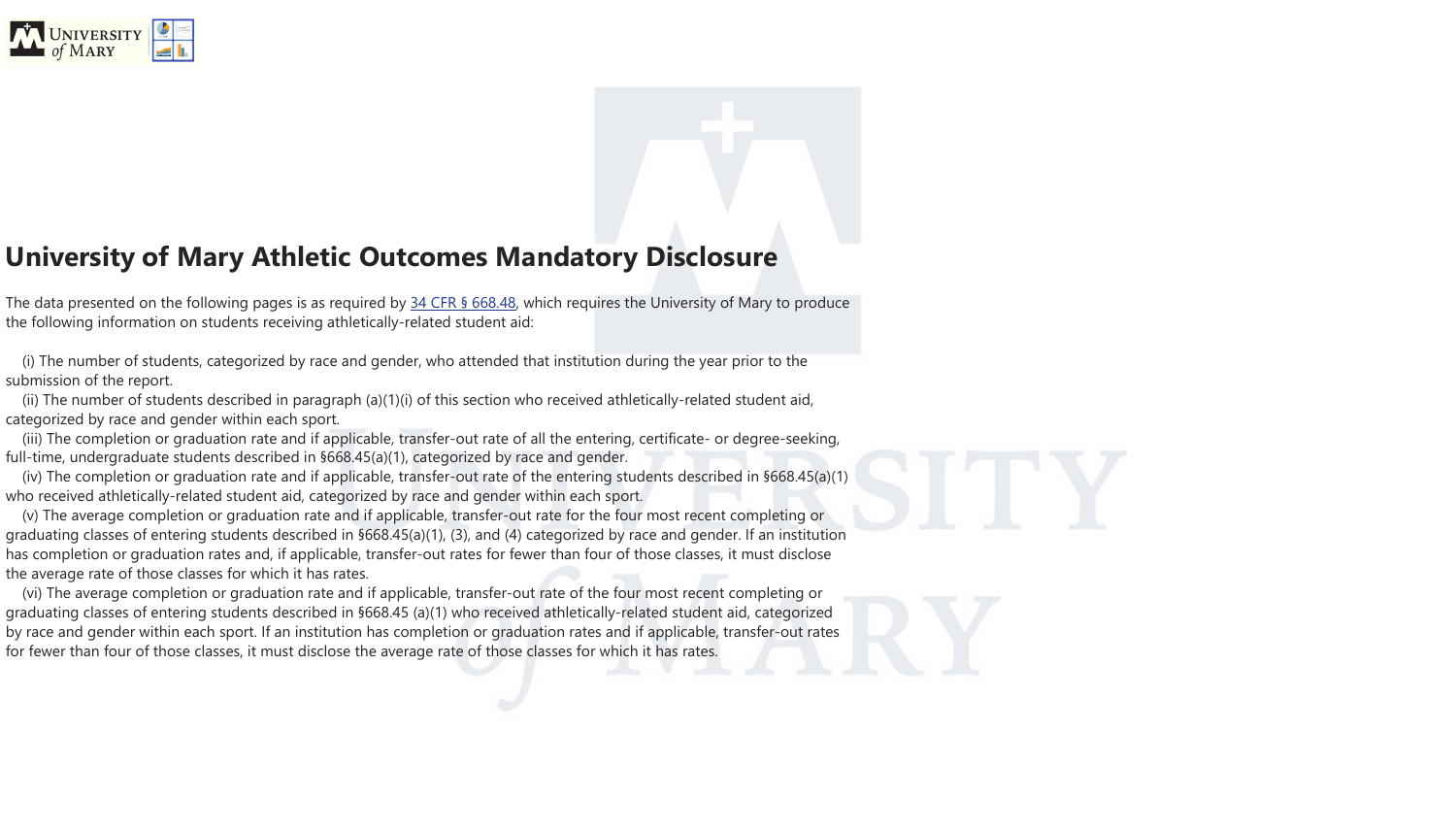

### Race/Ethnicity of Athletic Students Receiving Athletic Aid (n= 313)



## **Undergraduate Athletic Students**





## **Overall Undergraduate Student Body**

Information provided for Academic Year 2020-21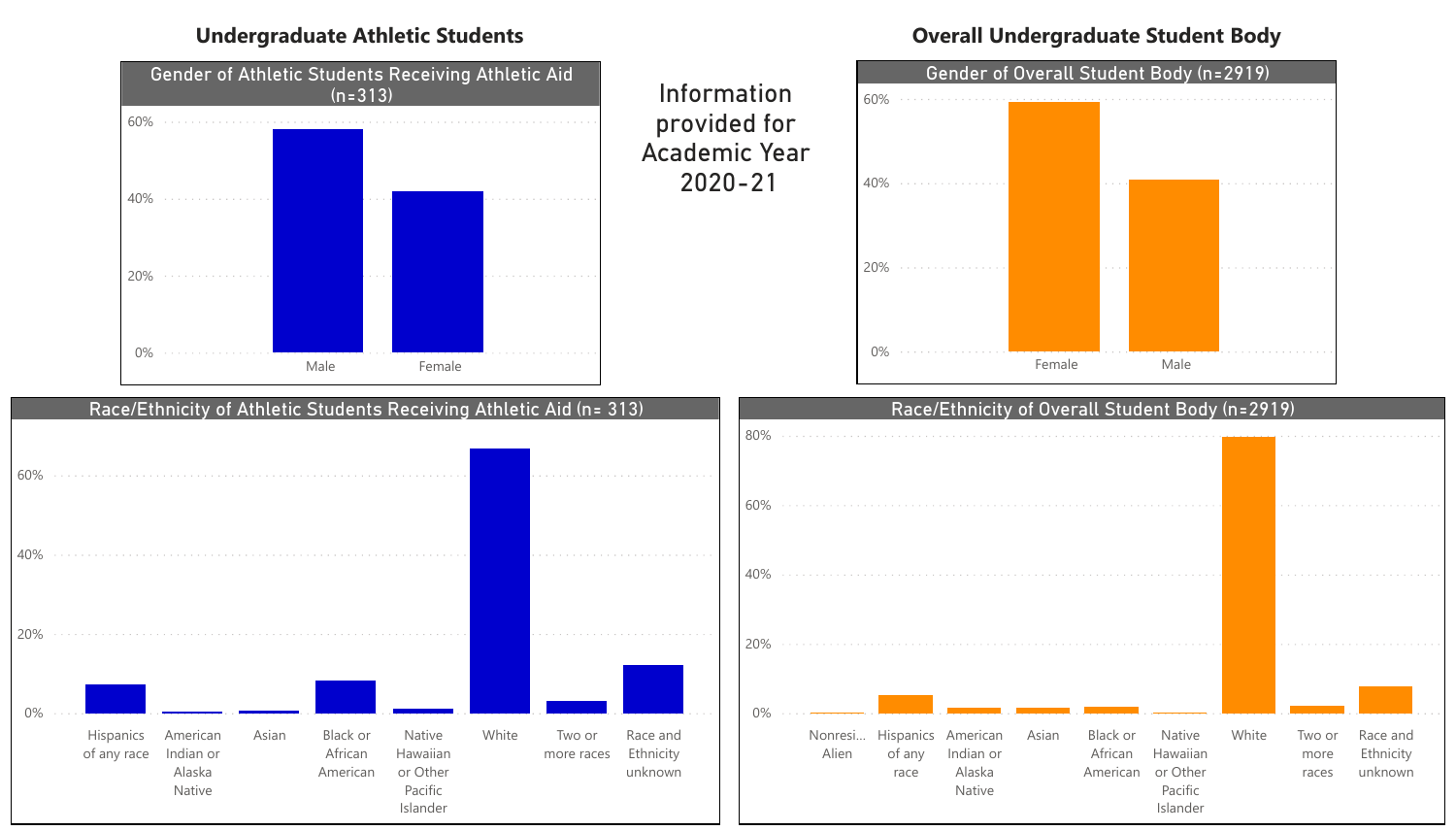



|   | ł,             | $\sim$              |                |  |
|---|----------------|---------------------|----------------|--|
| l | $\overline{a}$ | $\hat{\mathcal{L}}$ |                |  |
|   |                | $\sim$              | à,             |  |
|   |                | $\sim$              | $\overline{a}$ |  |
|   |                | $\sim$              |                |  |
|   |                |                     |                |  |
|   |                |                     |                |  |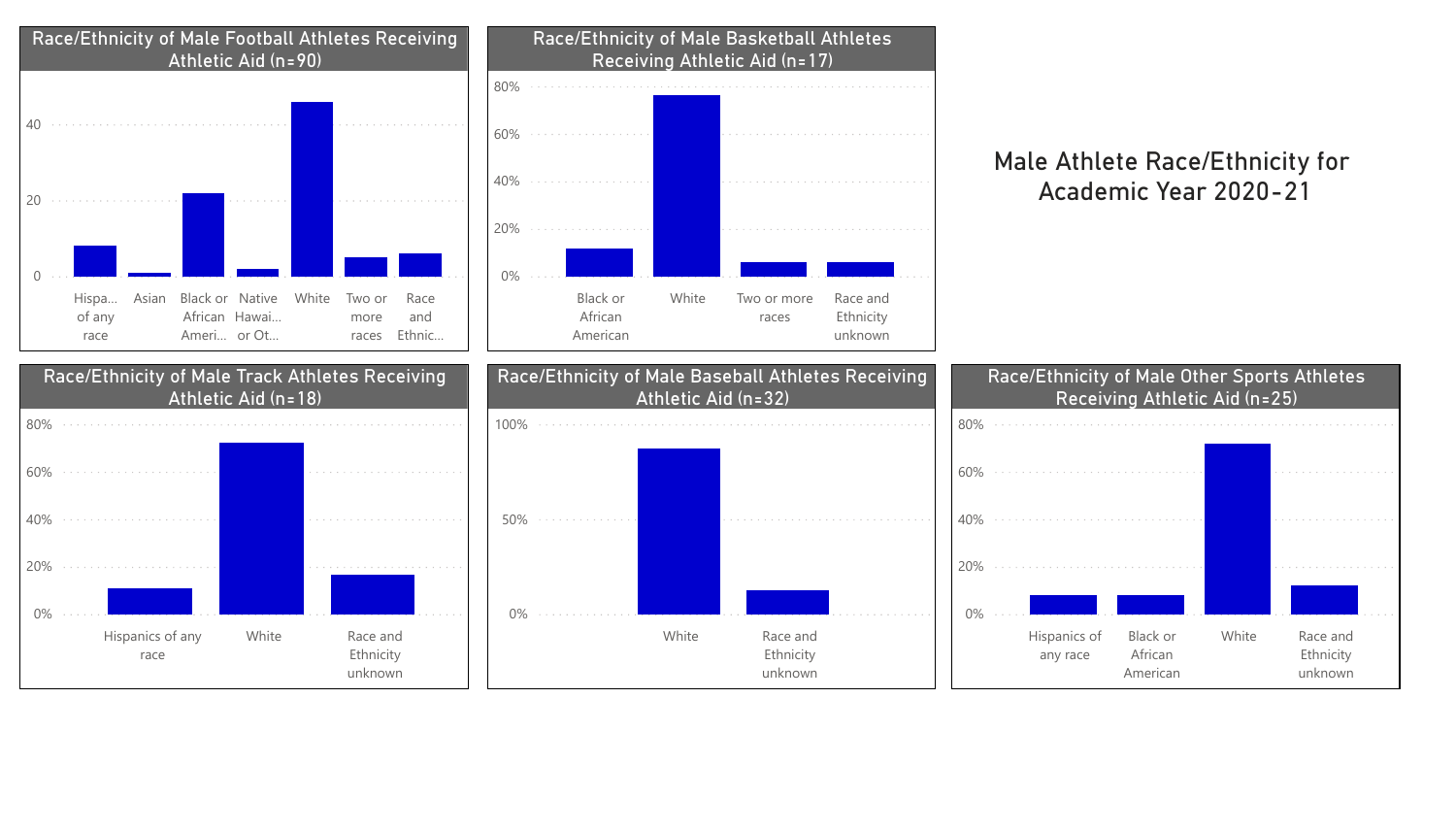

### Race/Ethnicity of Female Other Sports Athletes Receiving Athletic Aid (n=84)



## Female Athlete Race/Ethnicity for Academic Year 2020-21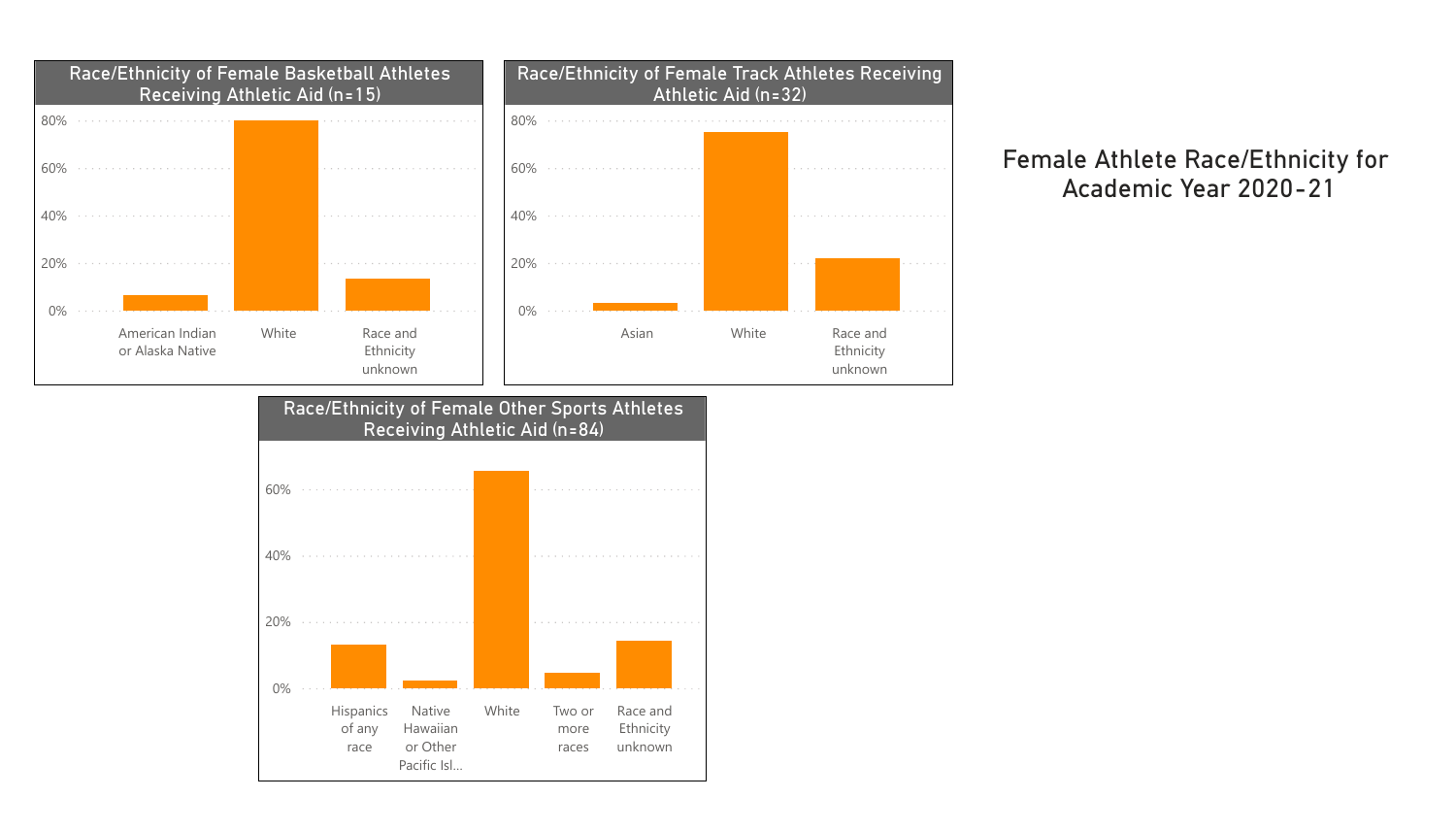

| ĆD | ar |  |  |  |
|----|----|--|--|--|
|    |    |  |  |  |
|    |    |  |  |  |
|    |    |  |  |  |
|    |    |  |  |  |
|    |    |  |  |  |
|    |    |  |  |  |
|    |    |  |  |  |
|    |    |  |  |  |
|    |    |  |  |  |
|    |    |  |  |  |
|    |    |  |  |  |
|    |    |  |  |  |
|    |    |  |  |  |

# Overall University Graduation and Transfer Rates for Cohort Year 2012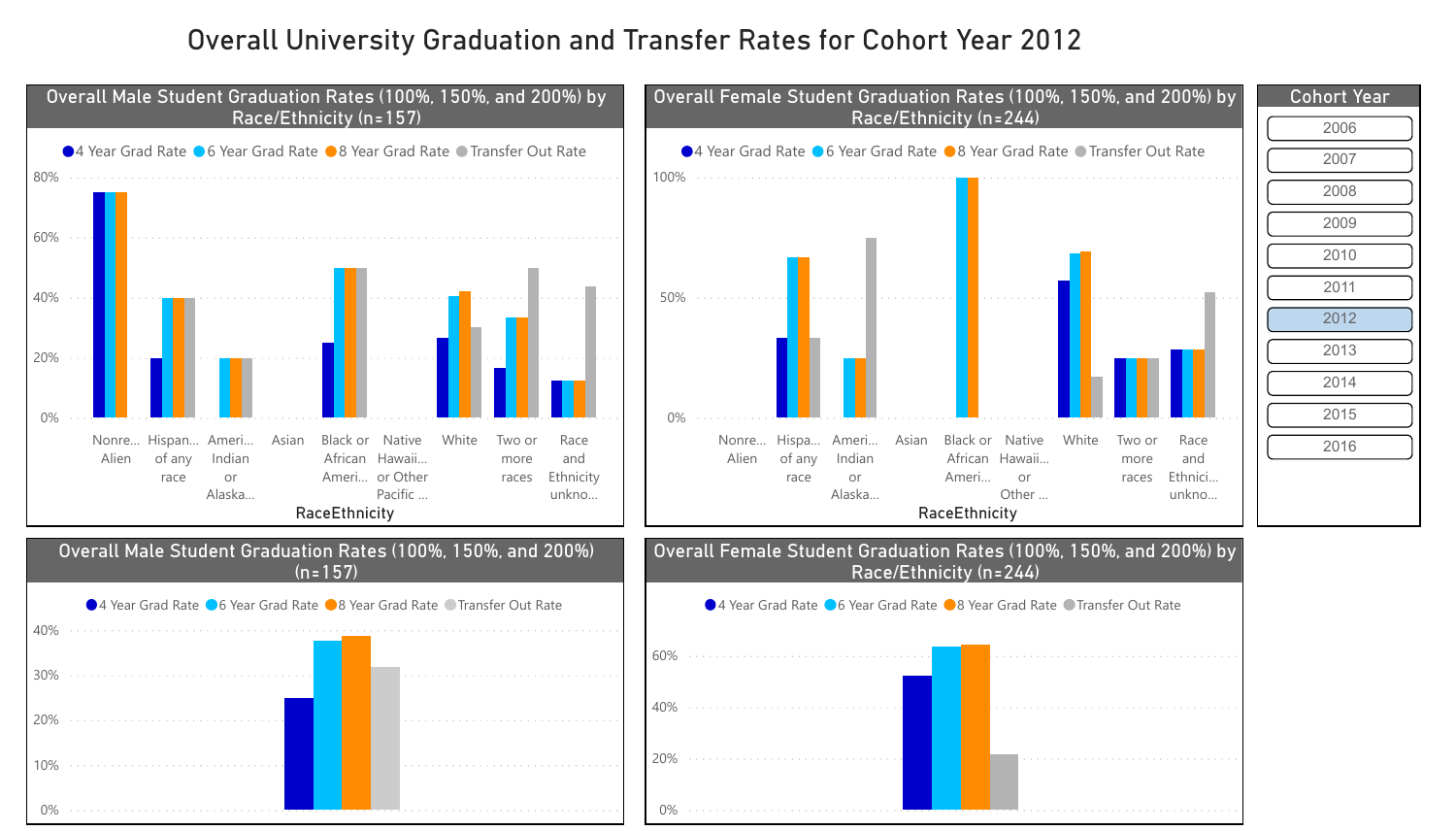



### 150% Graduation and TransferRates for Male Track Athletes Receiving Athletic aid (n=6)



# Male Athlete Graduation and Transfer Rates for Cohort Year 2014